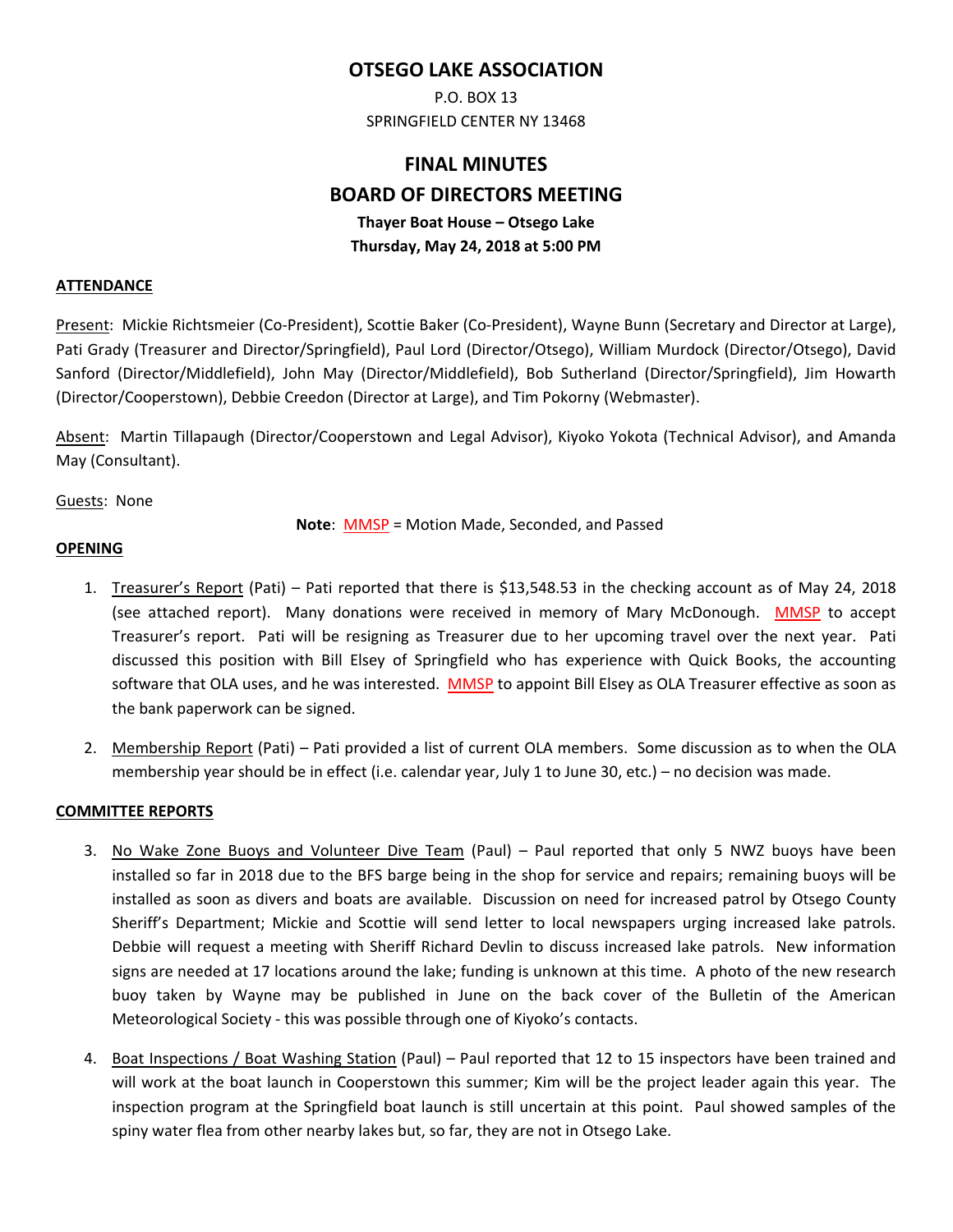- 5. Merchandise (Scottie) Scottie reported that we are in good shape for merchandise. The prizes for the boat parade are in house and ready.
- 6. Otsego County Water Quality Coordinating Committee (Mickie) There are some new leaders in 2018; one main issue for this year is to review, and possibly update, the Watershed Management Plan; meetings are scheduled for last Wednesday of the month; Mickie has been attending recent meetings; other Board members are welcome to attend any future meeting(s).
- 7. Newsletter  $-$  Susan O'Handley will again coordinate the spring/summer newsletter  $-$  due out in early June. Theme of newsletter will be "Quiet Waters" plus the normal items such as Co‐Presidents message, membership application, merchandise for sale, report on the boat parade and any other topics that Board members wish to submit; there are about 20 submissions so far. Theme for fall newsletter will be "Reflections" of past OLA accomplishments. We need to make sure that NYSFOLA receives a hard copy of our newsletters, especially for the newsletter contest at the annual conference.
- 8. Website (Tim) Everything is up to date and OK. Tim uses Google Analytics to track OLA website usage to determine how many "hits" are made on the website. For the period January 1, 2018 to May 17, 2018, there were a total of 383 sessions with 566 pageviews by 314 users. Tim uses the MailChimp tracking program to send out the newsletters and electronic news/updates – approximately 60% of those recipients are opening the e‐ mails sent. Tim recently established a page that now shows links to every photo page on the website (previously, these photo links were randomly spread out all over the website). Eventually, he will link the icons/photos that appear on the right side of the website to information/links on boating, fishing, wildlife, and parks on/near the lake. A brief showing of the website on the large screen will be made at the annual meeting in August.
- 9. Coordination with Other Organizations: OCCA, Otsego 2000, and OLT (Board) Mickie and Scottie will continue to work with these organizations; need to mention Otsego 2000 in OLA spring newsletter (if not mentioned in the fall 2017 newsletter) regarding their future funding for the boat washing station. OCCA will mention boat wash facilities in their newsletter. OCCA will celebrate their  $50^{th}$  Year on August  $11^{th}$  with a garden party at the Mohican Farm; MMSP for a \$250 sponsorship as an Environmental Educator.
- 10. Boat Parade (Wayne) Fifth Annual "We Love Our Lake" Boat Parade will be held on Monday, July 2<sup>nd</sup> at 2:00 PM starting at Three Mile Point; BFS barge has been reserved and Paul will pilot it; prizes (as noted above) are in house.
- 11. Annual Meeting (Bob) Scheduled for Saturday August 11th at Glimmerglass (Opera) Festival pavilion. The Annual Meeting Committee, chaired by Bob again, met at Bob's house (including a great breakfast prepared by Bob) on February 24<sup>th</sup> to work out the details and topics. The Festival staff will again set up the pavilion on Friday with some assistance by OLA Board members. Local historian Tom Heitz has agreed to serve as the presenter; Cindy and Will of the Cooperstown Graduate Program are available as needed, especially with photographs. Dale Webster will receive a special OLA award for his 20 years of service with the BFS Volunteer Dive Team, including being the team's first diver. MMSP to present the 2018 Lake Citizen Award to OCCA to recognize its 50 years of helping to protect and preserve Otsego Lake.
- 12. NYSFOLA (Mickie) The annual conference was held in Lake George on May  $4<sup>th</sup>$  and  $5<sup>th</sup>$  this year; Paul, Wayne, Kiyoko, and Tim attended. As usual, it was a great conference with many technical presentations, including several by Kiyoko's Lake Management graduate students. Kiyoko was also a member of Dr. Bill Harman's "Lake 101" panel discussing various lake related issues.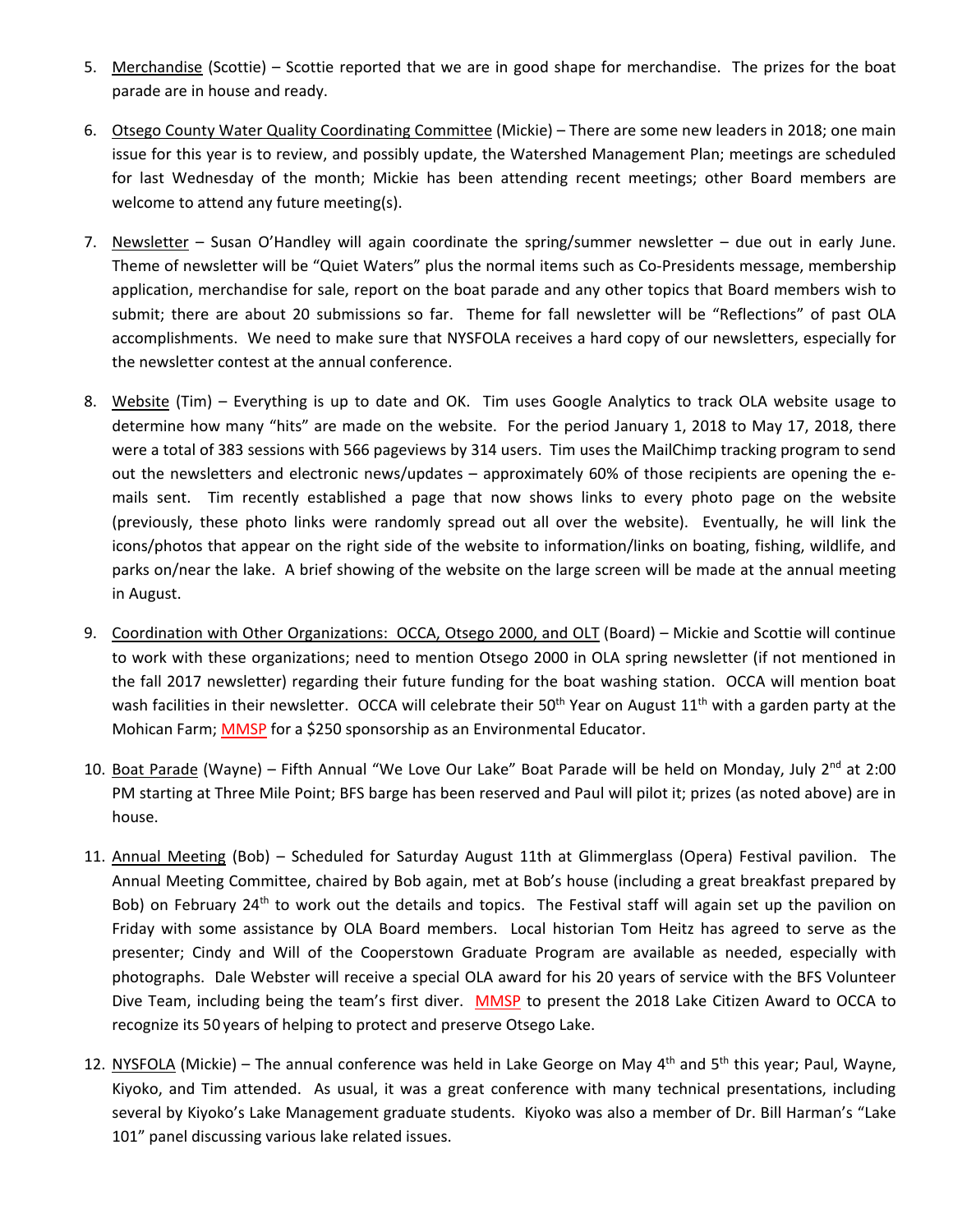- 13. Springfield  $4<sup>th</sup>$  of July Celebration (Debbie) Debbie will coordinate an outside display (merchandise) and an inside display (educational) with help from Dave and Betty VanHuesen and other OLA Board members who are available. Time frame is 8:00 AM to 4:00 PM on Wednesday.
- 14. Lakefront Buffer Strip (Mickie) Annual clean up day is planned in May; may need some rip‐rap.

#### **OLD BUSINESS**

- 15. Letter to New Lakeside Home Owners (Paul and Debbie) Paul and Debbie have prepared a final version (see attachment) of a letter from OLA to be sent to all new lakeside home owners in the Town of Otsego advising them to be aware of, and then follow, local Town and Otsego Lake Watershed Supervisory Committee regulations before they undertake any project. The letter could be distributed by the local real estate firms upon the closing of the property. Otsego County can also generate a list of properties that have just sold. The Village of Cooperstown Water Board and the Otsego Lake Watershed Supervisory Committee need to see the letter. This is a work in progress and a separate letter for the Towns of Springfield and Middlefield are also needed.
- 16. Letter to Renters and Motel Guests (Wayne and Debbie) Wayne and Debbie are working on a letter from OLA to be given to renters and motel guests on the lake advising them about boater safety and regulations, no wake zones, invasive species, etc. Debbie has been away for the winter months so she and Wayne will work on it now that Debbie has returned to the lake.
- 17. New Signage (Paul, Tim, Scottie) Paul and Tim are working on designing new signage to direct boaters to the boat inspection and washing station in Cooperstown and/or for information on NWZ buoys.
- 18. OLA Oval Stickers (Mickie) Mickie received a quote from the Village Printer for \$421.32 for 400 stickers and Tim received a quote from his printer (not sure of the name) for \$280.16 for 400 stickers. However, the NWZ buoy stickers from Tim's printer have faded and not held up very well. MMSP to spend \$421.32 for 400 stickers from the Village Printer. My notes indicated 1000 stickers but the motion was for \$421.32 so I assume it was for 400 stickers.
- 19. What Has Been Happening Around The Lake (Mickie) Lee Stockwell's former camp just south of Lake View Motel has been purchased and improvements are being made. The NYSDOT has been cleaning out many of the storm water ditches along Route 80 by removing the vegetation from the ditch itself plus large areas of the embankment without hydroseeding to prevent erosion. The Otsego County Soil & Water Conservation District has hydroseeding equipment available and has offered to assist the NYSDOT (no response from NYSDOT so far). Wayne will send a letter to the NYSDOT expressing OLA's concerns about increased erosion and sediment loadings into the lake. A copy of the letter will be sent to NYS Senator Jim Seward, OCSWCD, and the Village of Cooperstown.
- 20. Rain Garden at 123 Lake Street (Pati) The group planning the new rain garden is applying for grant funding and would like support from OLA. MMSP for OLA to support the rain garden project but no funding was authorized at this point.

#### **NEW BUSINESS**

21. OLA Officers for 2018 – 2019 (Mickie) – Mickie and Scottie would like to retire as Co‐Presidents and let someone else take over. After a long discussion, it was agreed that both should not retire at the same time in order to allow for a smooth transition. Jim has agreed to serve as Vice President and David is thinking about running for President again. This is an unresolved situation at the moment. Directors up for re-election include Paul (Town